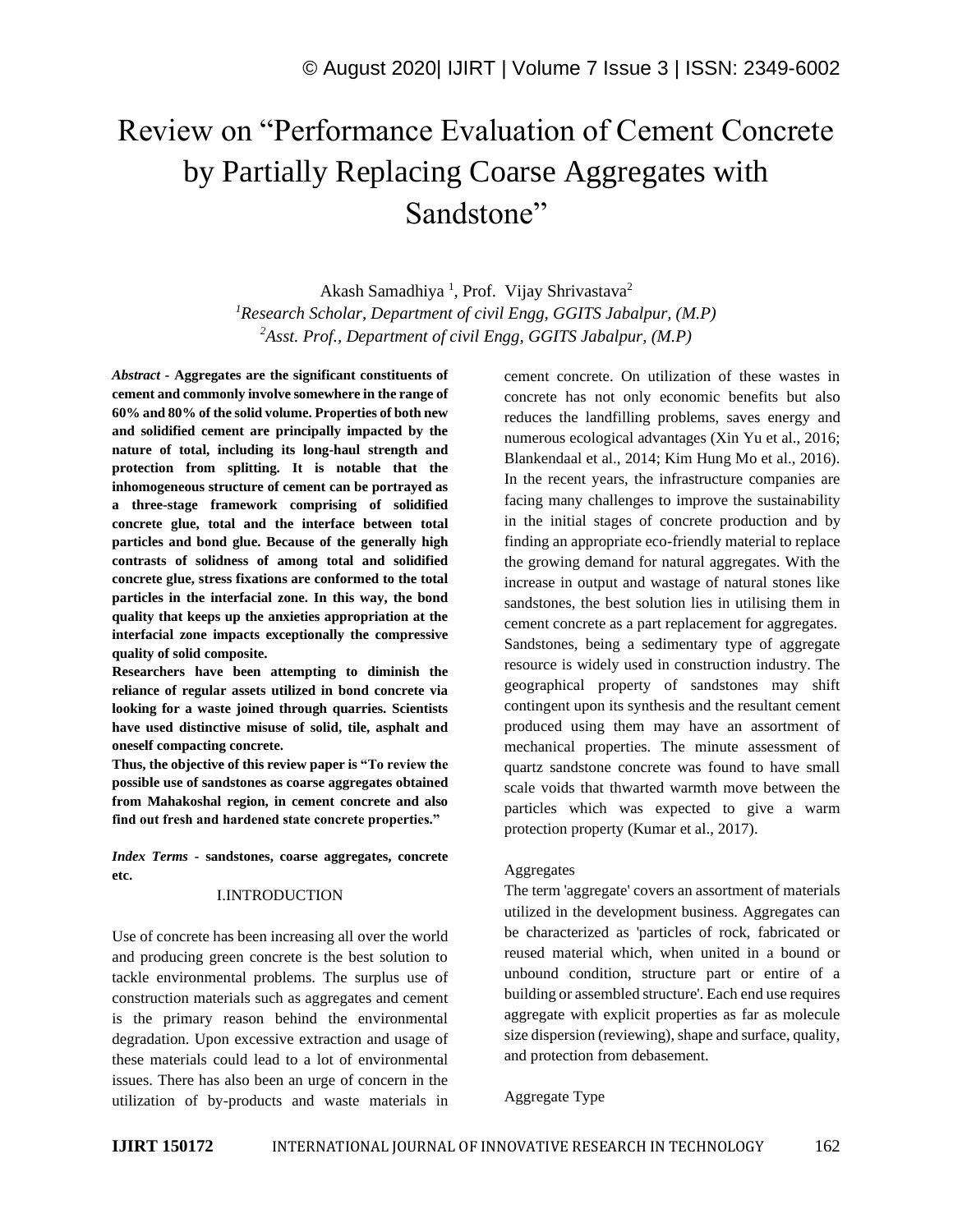The 'aggregate type' depends on the type of resource it is won from and the processing that the material undergoes to make the aggregate product. Aggregate type should be described as follows (adapted from Fookes et al., 2001):

- 1. Whether natural or artificial.
- 2. If natural, whether crushed rock, gravel, or sand.
- 3. If a gravel or sand, whether uncrushed, partly crushed, or crushed.
- 4. If a gravel or sand, whether land won or marine.
- 5. If recycled, this should be stated

Natural sands and gravels are superficial deposits of unconsolidated glacial, fluvial, or marine sediments. They are easily excavated by mechanical diggers and sieved or screened into different sizes. An important aggregates source, they are particularly valuable as concrete aggregate and mortar aggregate. They are composed of the more durable rock fragments that have been released from their parent rock and abraded by physical weathering composition. The properties of gravel, and to a lesser extent sand, largely depend on the rocks from which they are derived. Aggregates may be 'monomictic' in that they contain only one type of rock or 'polymictic' with a number of different rock constituents. Certain natural deposits (e.g. wadi gravels) can be highly polymictic and may contain in excess of twenty different constituents.

### Sandstone

Because of their incredible accessibility, sandstones are generally utilized as a characteristic stone for structures, landmarks, and models. Starting point of sandstone includes complex sedimentary procedures which incorporate source material, the procedure of move, the earth where it is stored and digenesis. To describe and foresee the material properties of sandstones, there is an extraordinary requirement for petro-graphical, petro-physical and residue legitimate examinations. In this way, the qualities of the pore space, for example, porosity, penetrability, and pore geometry are generally significant for the enduring conduct of permeable sandstones.

Figure 1.1 Sandstones showing quartz, muscovite, feldspar and carbonate grains.



### II-LITERATURE REVIEW

With an enormous increase in waste generation, construction sector has become one of important cause for environmental degradation. With increased innovations, urbanizations and industrialization in different fields, a huge amount of recyclable materials go as a waste without being utilized. The idea of replacing raw materials such as fine and coarse aggregates with waste products has been encouraged by the construction industry to promote sustainability (Thomas et al., 2013, 2015; Abdul and Hossein, 2016). The accumulation of stone wastes has also been increasing throughout the year and the land requirements to dump these wastes becomes a significant burden for civil and environmental engineers.

Mohmmad Arif et al; 2018 manages the solidness properties of cement containing sandstone slurry as a filler material. A huge amount of sandstone slurry gets stored, and their transfer issue gets acuter. So as to use these squanders and to rehearse an economical development, a definitive arrangement is to utilize these kinds of sandstone slurry in concrete. Since solidness assumes a tremendous job in keeping up the framework for a considerable length of time, different tests, for example, compressive quality, flexural quality, water retention, sulfate assault, corrosive assault, carbonation, DIN Permeability, sorptivity are done to get the sturdiness of the sandstone slurry blend in concrete. This paper displays the aftereffect of test research to look at the reasonableness of sandstone slurry as a fractional substitution of all out totals in bond concrete. It was seen that up to a specific degree of substitution, compressive and flexural quality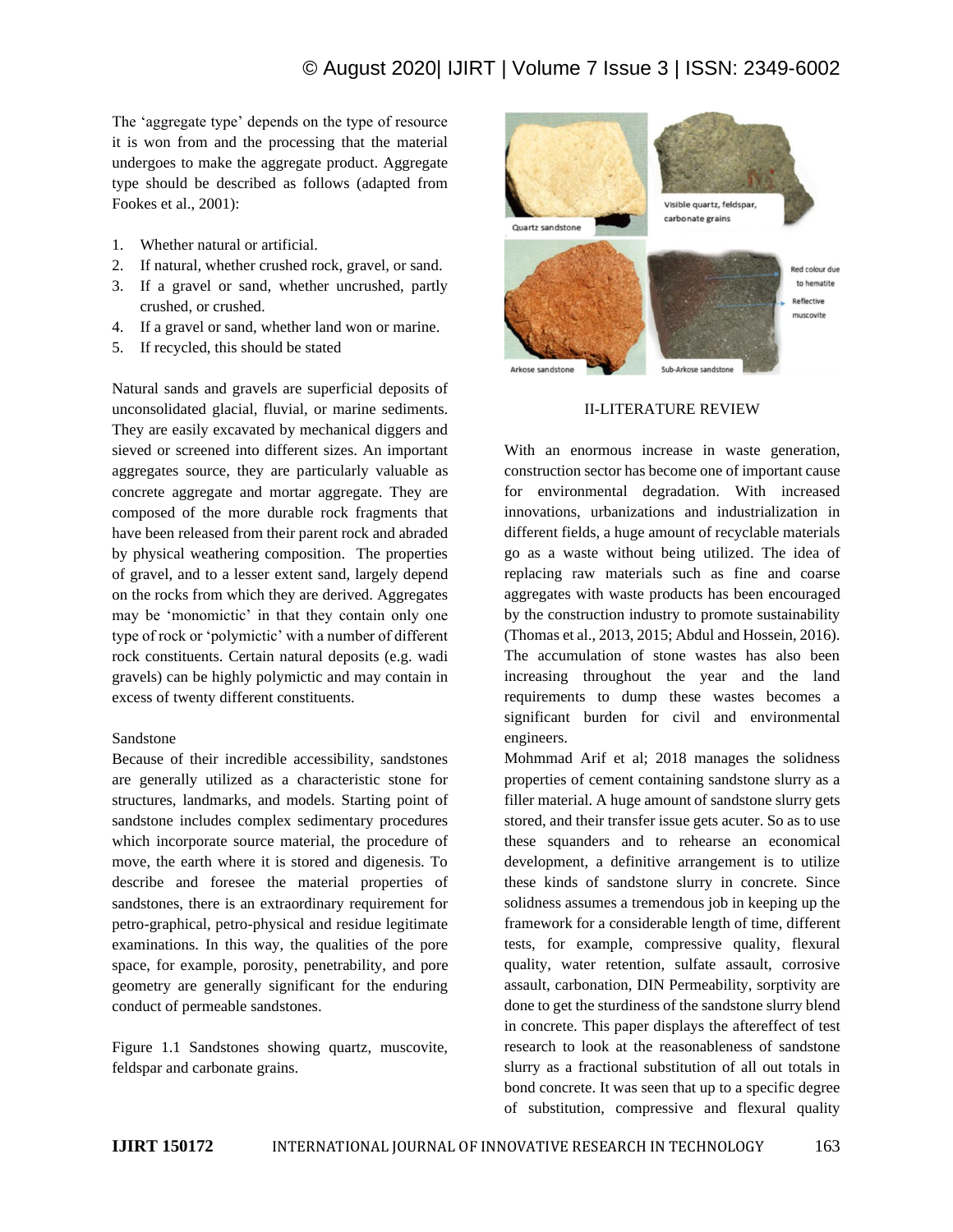demonstrate an equivalent outcome to that of control concrete.

Tests were done to contemplate the morphology, compressive quality dependent on joined degree, mud content rate and Rietveld bend fitting was done to distinguish the significant constituents in the sandstone total. It was seen that this primer examination on parent and substitute total was obligatory before supplanting the parent total with substitute total. Fractional substitution of such totals would avoid the utilization of normal totals which are in the zone of exhaustion, in this way ensuring the characteristic assets and decreasing landfilling of mine squanders.

Sandstones being a sedimentary kind of rock are made out of sand-sized mineral grains, rock sections and bits of fossils which are held together by mineral concrete. They vary from different volcanic shakes in having a structure of grains that contacts one another yet not in constant contact. Quartz being a mineral which is exceptionally impervious to both physical and synthetic enduring are additionally found in sandstones. Being found in sandstones, they can be utilized as incomplete substitution of total in bond concrete without a considerable reduction in quality properties. In nations like India, sandstone squander age is high, and it is assessed that Rajasthan alone creates 900 million tons of sandstone squander hence prompting an enormous dumping of these materials with no fundamental usage. To conquer this enormous dumping of sandstone squanders and to diminish the utilization of common totals, an investigation was conveyed by Sanjeev kumar et al; 2016 to find out the effective use of these sandstone wastes in concrete. M30 grade of concrete was designed as per IS 10262: 2010, with water cement ratio of 0.4. Anyway, to discover the dissipating of solidarity plots, water concrete proportions of 0.35 and 0.45 were additionally received for the investigation. Control blend comprises of 0% quartz sandstone and substitution of coarse totals was accomplished for 0– 100%, in the products of 20%. Tests were done to decide the compressive quality, flexural quality, scraped area opposition, penetrability and sorptivity in solid examples. It was seen that the quartz sandstones may be used as a fractional substitution of coarse totals up to 40% without extensive diminishing in its favored quality.

Van Vliet and Van Mier studied the size impact of solidarity and break vitality of cement and sandstone. It has been perceived for a very long time that the size impact can significantly affect the ostensible quality. Thus, sandstone of different sizes used in concrete would have a varying effect on its corresponding strength and further implies the importance for proper grading of these aggregates when used in concrete.

Durability is one of the primary concerns in new buildings and also for the old existing infrastructures. Mohmmad Arif et al; 2018 manages the solidness properties of cement containing sandstone slurry as a filler material. A noteworthy amount of sandstone slurry gets kept, and their transfer issue gets acuter. So as to use these squanders and to rehearse a maintainable development, a definitive arrangement is to utilize these sorts of sandstone slurry in concrete. Since solidness assumes a colossal job in keeping up the framework for quite a long time, different tests, for example, compressive quality, flexural quality, water ingestion, sulfate assault, corrosive assault, carbonation, DIN Permeability, sorptivity are done to get the sturdiness of the sandstone slurry blend in concrete. This paper exhibits the consequence of exploratory research to analyze the appropriateness of sandstone slurry as a fractional substitution of all out totals in bond concrete. It was seen that up to a specific degree of substitution, compressive and flexural quality demonstrate a similar outcome to that of control concrete. Additionally, it shows a decent outcome with a controlled substitution towards corrosive assault just as sulfate assault and are proportional to that of Portland bond concrete. Comparative impact were additionally seen towards carbonation and penetrability. From the outcomes, it tends to be said that there is a promising future for the utilization of sandstone slurry as a halfway substitution of all out total, which can prompt progressively huge natural and reasonable advantages.

### III-CONCLUSION

The following conclusions drawn on the basis of the previous study are as follows:

• Density of fresh concrete declines as the sandstone percentage upsurges due to the smaller specific gravity of sandstone aggregates and greater void spaces when compared to conventional coarse aggregates.